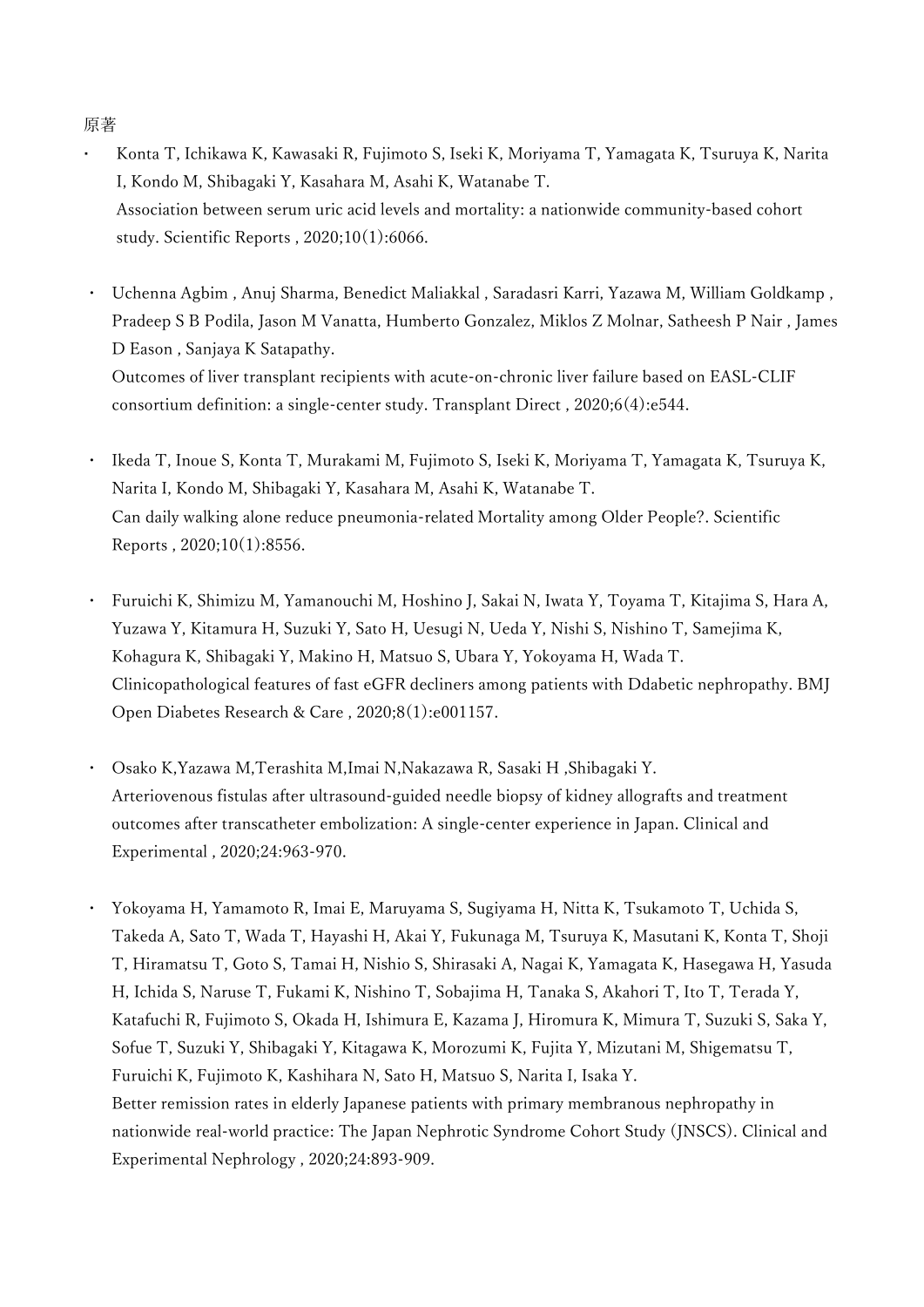- ・ Kawarazaki H, Nakashima A, Furusho M, Shimizu S, Nakata T. A questionnaire on prescription patterns of proton pump inhibitors for hemodialysis patients in Japan. Clinical and Experimental Nephrology , 2020;24(6):565-572.
- Yamamoto R, Imai E, Maruyama S, Yokoyama H, Sugiyama H, Nitta K, Tsukamoto T, Uchida S, Takeda A, Sato T, Wada T, Hayashi H, Akai Y, Fukunaga M, Tsuruya K, Masutani K, Konta T, Shoji T, Hiramatsu T, Goto S, Tamai H, Nishio S, Shirasaki A, Nagai K, Yamagata K, Hasegawa H, Yasuda H, Ichida S, Naruse T, Nishino T, Sobajima H, Tanaka S, Akahori T, Ito T, Terada Y, Katafuchi R, Fujimoto S, Okada H, Ishimura E, Kazama JJ, Hiromura K, Mimura T, Suzuki S, Saka Y, Sofue T, Suzuki Y, Shibagaki Y, Kitagawa K, Morozumi K, Fujita Y, Mizutani M, Shigematsu T, Kashihara N, Sato H, Matsuo S, Narita I, Isaka Y.

Incidence of remission and relapse of proteinuria, end-stage kidney disease, mortality, and major outcomes in primary nephrotic syndrome: the Japan Nephrotic Syndrome Cohort Study (JNSCS). Clinical and Experimental Nephrology , 2020;24(6):526-540.

- ・ Manish Talwar, Vasanthi Balaraman, Anshul Bhalla, Orsolya Cseprekal, Yazawa M, Pradeep S.B. Podila, Ambreen Azhar, L. Nicholas Cossey, James D. Eason, Miklos Z. Molnar. Validation of prognostic index for allograft outcome in kidney transplant recipients with transplant glomerulopathy. Kidney International Reports , 2020;5(6):915-920.
- ・ Taki Y, Sumi H, Shibagaki Y, Tominaga N. Abnormal body fluid distribution due to peritoneal carcinomatosis: an overlooked cause of intradialytic hypotension. Clinical Nephrology , 2020;94(1):58-60.
- ・ Tomohiko Inoue, China Nagano, Masafumi Matsuo, Tomohiko Yamamura, Nana Sakakibara, Tomoko Horinouchi, Yugo Shibagaki, Daisuke Ichikawa, Yuya Aoto, Shinya Ishiko, Shingo Ishimori, Rini Rossanti, Kazumoto Iijima,Kandai Nozu. Functional analysis of suspected splicing variants in CLCN5 Gene in dent disease 1. Clinical and Experimental Nephrology , 2020;24(7):606-612.
- Sato Y, Fujimoto S, Iseki K, Konta T, Moriyama T, Yamagata K, Tsuruya K, Narita I, Kondo M, Kasahara M, Shibagaki Y, Asahi K, Watanabe T. Higher baseline uric acid concentration is associated with non-attainment of optimal blood pressure. PLOS ONE , 2020;15(7):e0236602.
- ・ Osako K, Shibagaki Y, Inoue E, Sakurada T. Effects of age and sex on the relationship between body fat area and kidney events in patients with chronic kidney disease. Therapeutic Apheresis and Dialysis , 2020;online(ahead):of-print.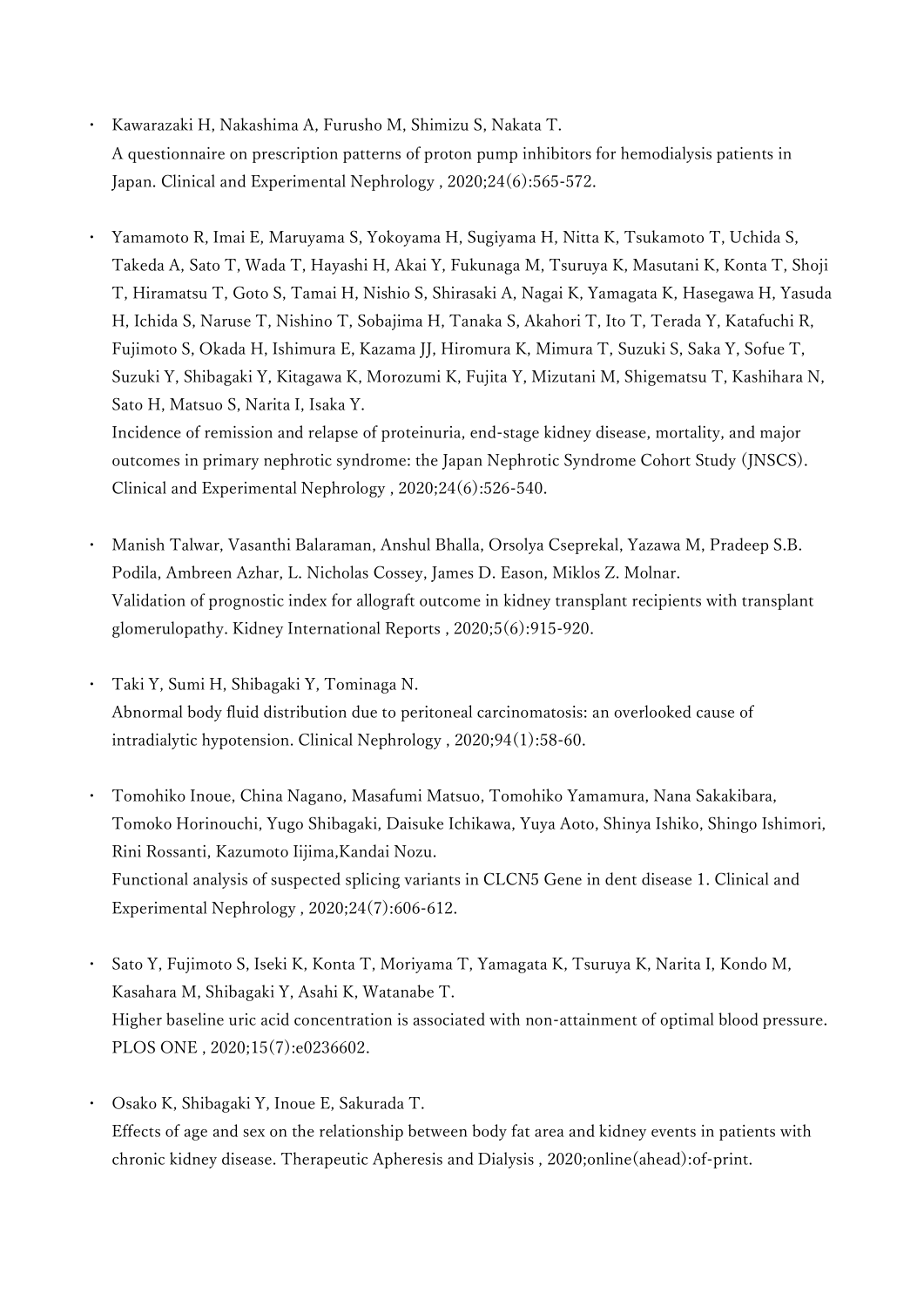- ・ Iseki K, Konta T, Asahi K, Yamagata K, Fujimoto S, Tsuruya K, Narita I, Kasahara M, Shibagaki Y, Moriyama T, Kondo M, Watanabe T. Higher cardiovascular mortality in men with persistent dipstick hematuria. Clinical and Experimental Nephrology , 2020;25:150-156.
- ・ Akira Saito,Koji Hiraki,Yuhei Otobe,Kazuhiro P Izawa,Shibagaki Y. Impact of type 2 diabetes mellitus on physical activity in pre-dialysis patients with cronic kidney disease. Clinical and Experimental Nephrology , 2020;24(9):853-855.
- ・ Iida H, Fujimoto S, Wakita T, Yanagi M, Suzuki T, Koitabashi K, Yazawa M, Kawarazaki H, Ishibashi Y, Shibagaki Y, Kurita N. Psychological Flexibility and Depression in Advanced CKD and Dialysis. Kidney Medicine , 2020;2(6):684-691.
- ・ Murasawa M, Uehara A, Suzuki T, Shimizu S, Kojima S, Uchida D, Okamoto T, Naganuma T, Sasaki S, Imai N, Chikaraisi A, Matsukawa S, Kawarazaki H, Sakurada T, Shibagaki Y. Association between pill burden and interdialytic weight gain in patients with hemodialysis: A multicenter cross-sectional study. Therapeutic Apheresis and Dialysis , 2020;online(ahead):of-print.
- ・ Kurita N,Wakita T,Ishibashi Y,Fujimoto S,Yazawa M,Suzuki T,Koitabashi K,Yanagi M,Kawarazaki H,Green J,Fukuharab S,Shibagaki Y. Association between health-related hope and adherence to prescribed treatment in CKD patients: multicenter cross-sectional study. BMC Nephrology , 2020;21(1):453.
- ・ Yazawa M, Tibor Fülöp, Orsolya Cseprekal, Manish Talwar, Vasanthi Balaraman, Anshul Bhalla, Ambreen Azhar,Csaba P. Kovesdy, James D. Eason, Miklos Z. Molnar.. The incidence of cytomegalovirus infection after deceased-donor kidney transplantation from hepatitis-C antibody positive donors to hepatitis-C antibody negative recipients. Renal Failure , 2020;42:1083-1092.
- ・ Tomo Suzuki, Wei Han, Shiika Watanabe, Terashita M, Mayumi Nakata, Daisuke Ichikawa, Sayuri Shirai , Yugo Shibagaki. Clinical characteristics of thrombospondin type-1 domain-containing 7A-associated membranous nephropathy. Renal Failure , 2020;42(1):966-968.
- ・ Agbim U, Cseprekal O, Yazawa M, Talwar M, Balaraman V, Bhalla A, Podila PSB, Maliakkal B, Nair S, Eason JD, Molnar MZ.

Factors associated with hepatitis C antibody seroconversion after transplantation of kidneys from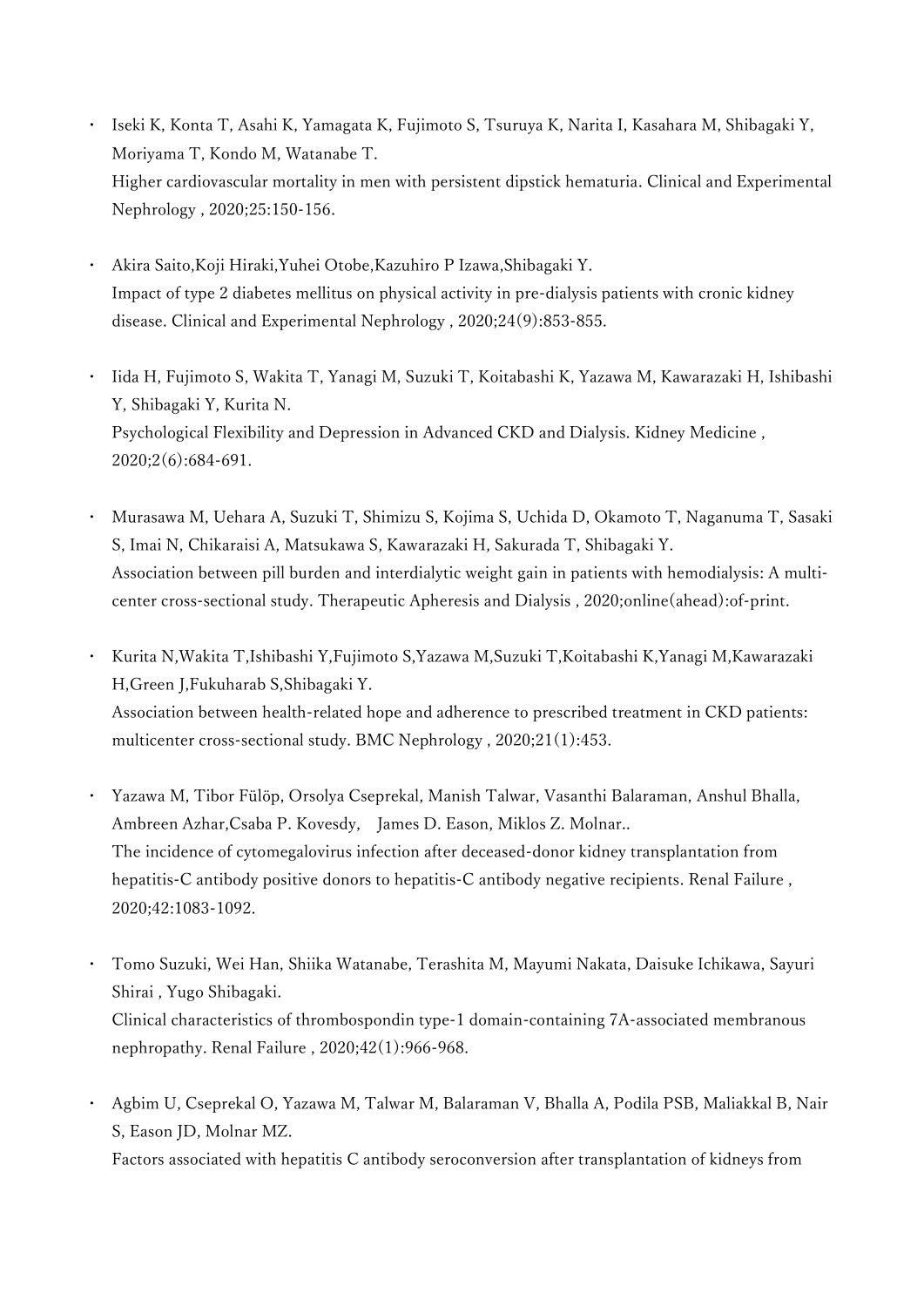hepatitis C infected donors to hepatitis C naïve recipients. Renal Failure , 2020;42(1):767-775.

- ・ Yazawa M, Vasanthi Balaraman, Makoto Tsujita, Ambreen Azhar, Manish Talwar, Anshul Bhalla, Praveen K. Potukuchi, James D. Eason, Csaba P. Kovesdy, Miklos Z. Molnar. Donor hepatitis C antibody positivity misclassifies kidney donor profile index in non hepatitis C infected donors: time to revise the kidney donor profile index. Transplant International , 2020;33(12):1732-1744.
- ・ Chiharu Hotta,Koji Hiraki,Kazuhiro P Izawa,Tsutomu Sakurada,Shibagaki Y. Physical activity in patients with pre-dialysis chronic kidney disease is related to physical function. Clinical and Experimental Nephrology , 2020;24(12):1189-1190.
- Kashihara N, Nishio T, Osonoi T, Saka Y, Imasawa T, Ohtake T, Mizuno H, Shibagaki Y, Kim H, Yajima T, Sarai N. Correction of serum potassium with sodium zirconium cyclosilicate in Japanese patients with hyperkalemia: a randomized, dose-response, phase 2/3 study. Clinical and Experimental Nephrology , 2020;24(12):1144-1153.
- ・ Shu Ushimaru, Mitsumi Arito, Atsuhiro Tsutiya, Toshiyuki Sato, Kazuki Omoteyama, Masaaki Sato, Naoya Suematsu, Manae S. Kurokawa, Atsuko Kamijo-Ikemori, Shibagaki Y, and Tomohiro Kato. Roles of Layilin in Regulation of Low-Density Lipoprotein Receptor in Malignant Glioma Cells. Journal of St. Marianna University , 2020;11:53-59.
- ・ Yamasaki Yukitaka, Ooka Seido, Tsuchida Tomoya, Nakamura Yuta, Hagiwara Yuta, Naitou Yoshiyuki, Ishibashi Yuki, Ikeda Hiroki, Sakurada Tsutomu, Handa Hiroshi, Nishine Hiroki, Takita Mumon, Morikawa Daiki, Yoshida Hideki, Fujii Shuichi, Morisawa Kenichiro, Takemura Hiromu, Fujitani Shigeki, Kunishima Hiroyuki. The peripheral lymphocyte count as a predictor of severe COVID-19 and the effect of treatment with

ciclesonide. Virus Research , 2020;290:198089.

- Yamada S, Tanabe J, Ogura Y, Nagai Y, Sugaya T, Ohata K, Natsuki Y, Ichikawa D, Watanabe S, Inoue K, Hoshino S, Kimura K, Shibagaki Y, Kamijo-Ikemori A. Renoprotective Effect of GLP-1 Receptor Agonist, Liraglutide,in Early-Phase Diabetic Kidney Disease in Spontaneously Diabetic Torii Fatty Rats. Clinical and Experimental Nephrology , 2021;25:365-375.
- ・ Takashi Wada, Akinori Hara, Eri Muso, Shoichi Maruyama, Sawako Kato, Kengo Furuichi, Kenichi Yoshimura, Tadashi Toyama, Norihiko Sakai, Hiroyuki Suzuki, Tatsuo Tsukamoto, Mariko Miyazaki,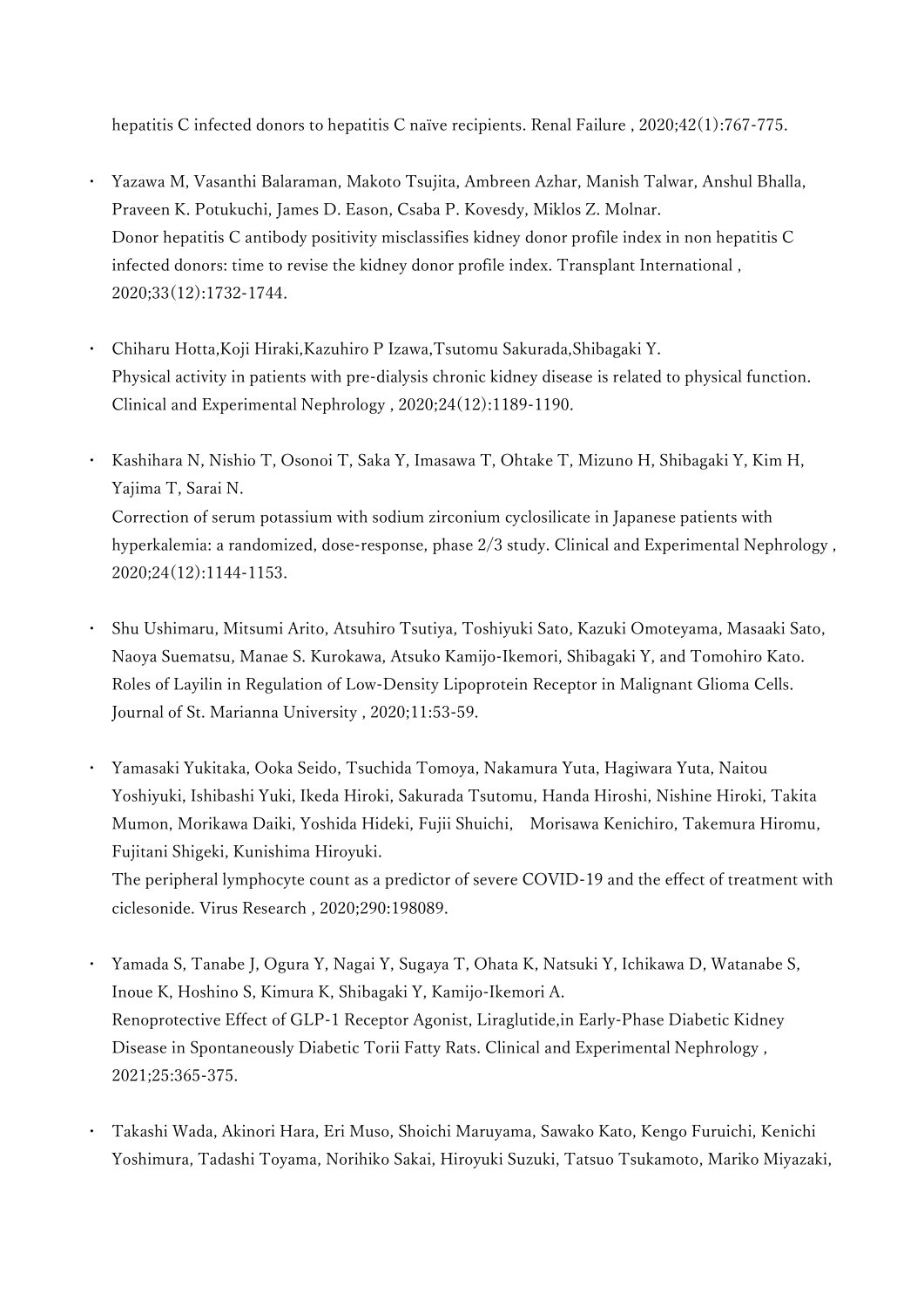Eiichi Sato, Masanori Abe, Shibagaki Y, Ichiei Narita, Shin Goto, Yuichi Sakamaki, Hitoshi Yokoyama, Noriko Mori, Satoshi Tanaka, Yukio Yuzawa, Midori Hasegawa, Takeshi Matsubara, Jun Wada, Katsuyuki Tanabe, Kosuke Masutani, Yasuhiro Abe, Kazuhiko Tsuruya, Shouichi Fujimoto, Shuji Iwatsubo, Akihiro Tsuda, Hitoshi Suzuki, Kenji Kasuno, Yoshio Terada, Takeshi Nakata, Noriaki Iino, Tadashi Sofue, Hitomi Miyata, Toshiaki Nakano, Takayasu Ohtake, Shuzo Kobayashi & LICENSE study Group.

Effects of LDL apheresis on proteinuria in patients with diabetes mellitus, severe proteinuria, and dyslipidemia. Clinical and Experimental Nephrology , 2021;25:1-8.

- ・ Sakurada T, Fujishima R, Yamada S, Kohatsu K, Kojima S, Koitabashi K, Shibagaki Y. Seasonality of peritoneal dialysis-related peritonitis in Japan: a single-center, 10-year study. Clinical and Experimental Nephrology , 2021;25(1):52-57.
- Fujita Y, Ichikawa D, Sugaya T, Ohata K, Tanabe J, Inoue K, Hoshino S, Togo T, Watanabe M, Kimura K, Shibagaki Y, Kamijo-Ikemori A. Angiotensin II type 1a receptor loss ameliorates chronic tubulointerstitial damage after renal ischemia reperfusion. Scientific reports , 2021;11(1):982.
- ・ Miyauchi T, Yazawa M, Molnar Z. Miklos, Shibagaki Y. Correspondence:the first asian kidney transplantation prediction models for long-term patient and allograft survival. Transplantation , 2021;105(1):e13-e14.
- ・ Han Takagi W, Osako K, Machida S ,Koitabashi K, Shibagaki Y, Sakurada T. Inpatient educational program delays the need for dialysis in patients with chronic kidney disease stage G5. Clinical and Experimental Nephrology , 2021;25(2):166-172.
- ・ Kashihara N, Yamasaki Y, Osonoi T, Harada H, Shibagaki Y, Zhao J, Kim H, TYajima T, Sarai N. A phase 3 multicenter open-label maintenance study to investigate the long-term safety of sodium zirconium cyclosilicate in Japanese subjects with hyperkalemia. Clinical and Experimental Nephrology , 2021;25(2):140-149.
- ・ Kaori Kohatsu,Sayaka Shimizu,Shibagaki Y,Tsutomu Sakurada. Association between Daily Urinary Sodium Excretion, Ratio of Extracellular Water-to-Total Body Water Ratio, and Kidney Outcome in Patients with Chronic Kidney Disease. Nutrients , 2021;13(2):650.
- ・ Tomohiko Inoue, China Nagano, Masafumi Matsuo, Tomohiko Yamamura, Nana Sakakibara, Tomoko Horinouchi, Yugo Shibagaki, Daisuke Ichikawa, Yuya Aoto, Shinya Ishiko, Shingo Ishimori,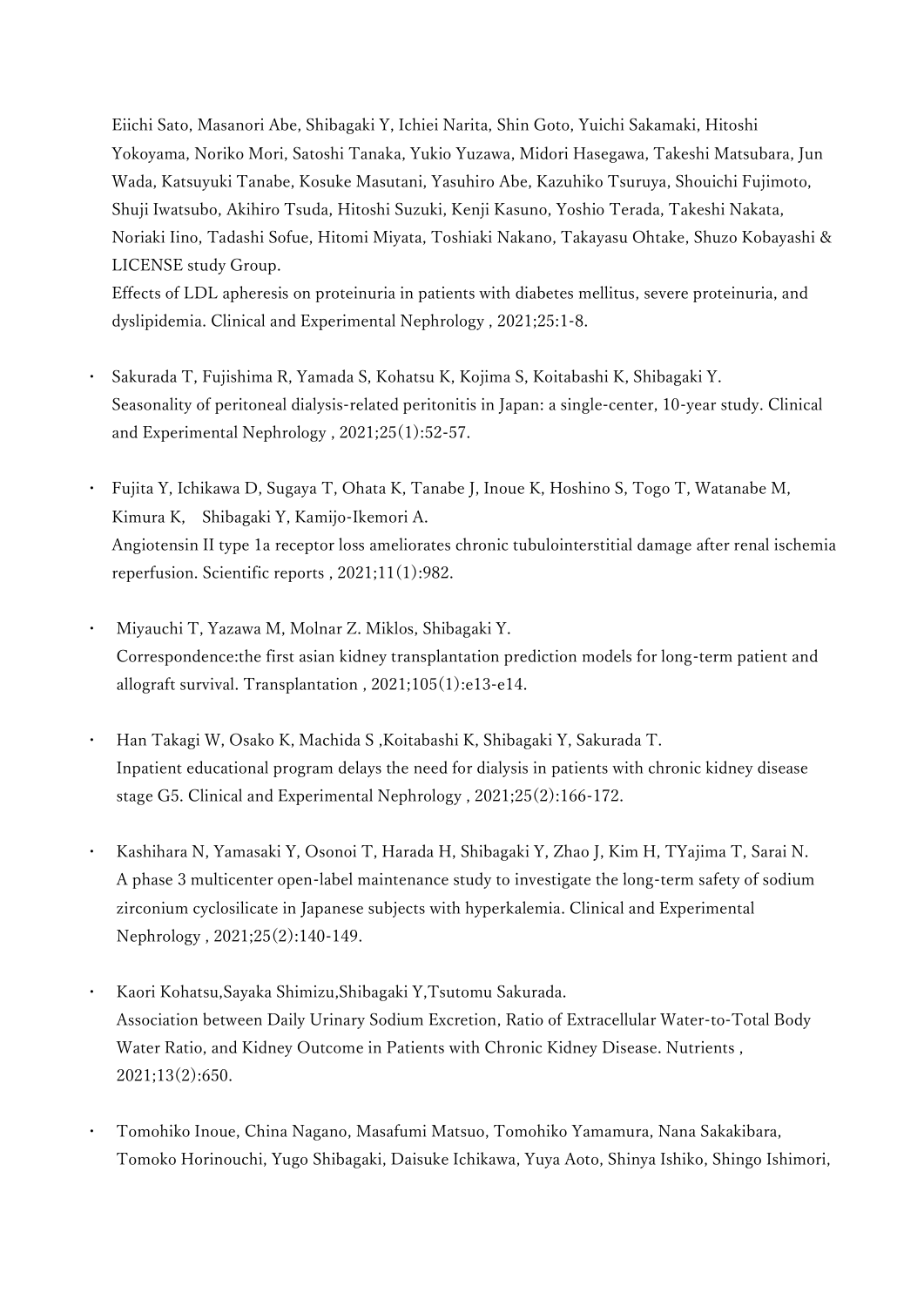Rini Rossanti, Kazumoto Iijima & Kandai Nozu.

Correction to: Functional analysis of suspected splicing variants in CLCN5 gene in Dent disease 1. Clinical and Experimental Nephrology , 2021;25(5):564.

- ・ Kita Y, Machida S, Shibagaki Y, Sakurada T. Fact-finding survey on health literacy among Japanese predialysis chronic kidney disease patients: a multi-institutional cross-sectional study. Clinical and Experimental Nephrology , 2021;25(3):224- 230.
- ・ 今井直彦. 尿酸管理.腎と透析, 2020;88(6):795-800.
- ・ 森内麻美,北野夕佳,岩井俊介,栗栖美由希,堤健,若竹春明,吉田徹,桝井良裕,小竹徹,村澤昌,白井小百合, 平泰彦,藤谷茂樹. 血栓性微小血管障害症(TMA)と可逆性後部白質脳症(PRES)をきたした悪性高血圧症の 1 例. 日本 救急医学会関東地方会雑誌 , 2020;41(4):470-474.

## 症例報告

- ・ Tomo Suzuki,Daisuke Ichikawa,Mayumi Nakata,Shiika Watanabe,Wei Han,Kaori Kohatsu, Sayuri Shirai ,Naohiko Imai,Junki Koike,Shibagaki Y. Nephrotic syndrome due to preeclampsia before 20 weeks of gestation: a case report. BMC Nephrology , 2020;21(1):240.
- ・ Suzuki T,Ichikawa D,Nakata M,Watanabe S,Han W,Kohatsu K,Shirai S,Imai N,Koike J,Shibagaki Y. Nephrotic syndrome due to preeclampsia before 20 weeks of gestation: a case report. BMC Nephrology , 2020;21(1):140.
- Yazawa M,Benedict Maliakkal,Satheesh Nair,Pradeep S. B. Podila,Uchenna A. Agbim,Saradasri Karri,Sabrina D. Khan,Daniel Maluf, James D. Eason, Miklos Z. Molnar, Sanjaya K. Satapathy. Longitudinal Renal Function in Liver Transplant Recipients with Acute on Chronic Liver Failure. Clinical and Translational Gastroenterology , 2020;11(6):e00185.
- ・ Nagayuki Kaneshiro,Shibagaki Y,Tsutomu Sakurada. Occlusion of a peritoneal dialysis catheter by fibrous connective tissue covering the intraperitoneal catheter: a case report. Ther Apher Dial. , 2020;24(3):343-344.
- ・ Yoichiro Otaki,TetsuWatanabe,Tsuneo Konta,Masafumi Watanabe,Koichi Asahi,Kunihiro Yamagata,Shouichi Fujimoto, Kazuhiko Tsuruya,Ichiei Narita,Masato Kasahara,Shibagaki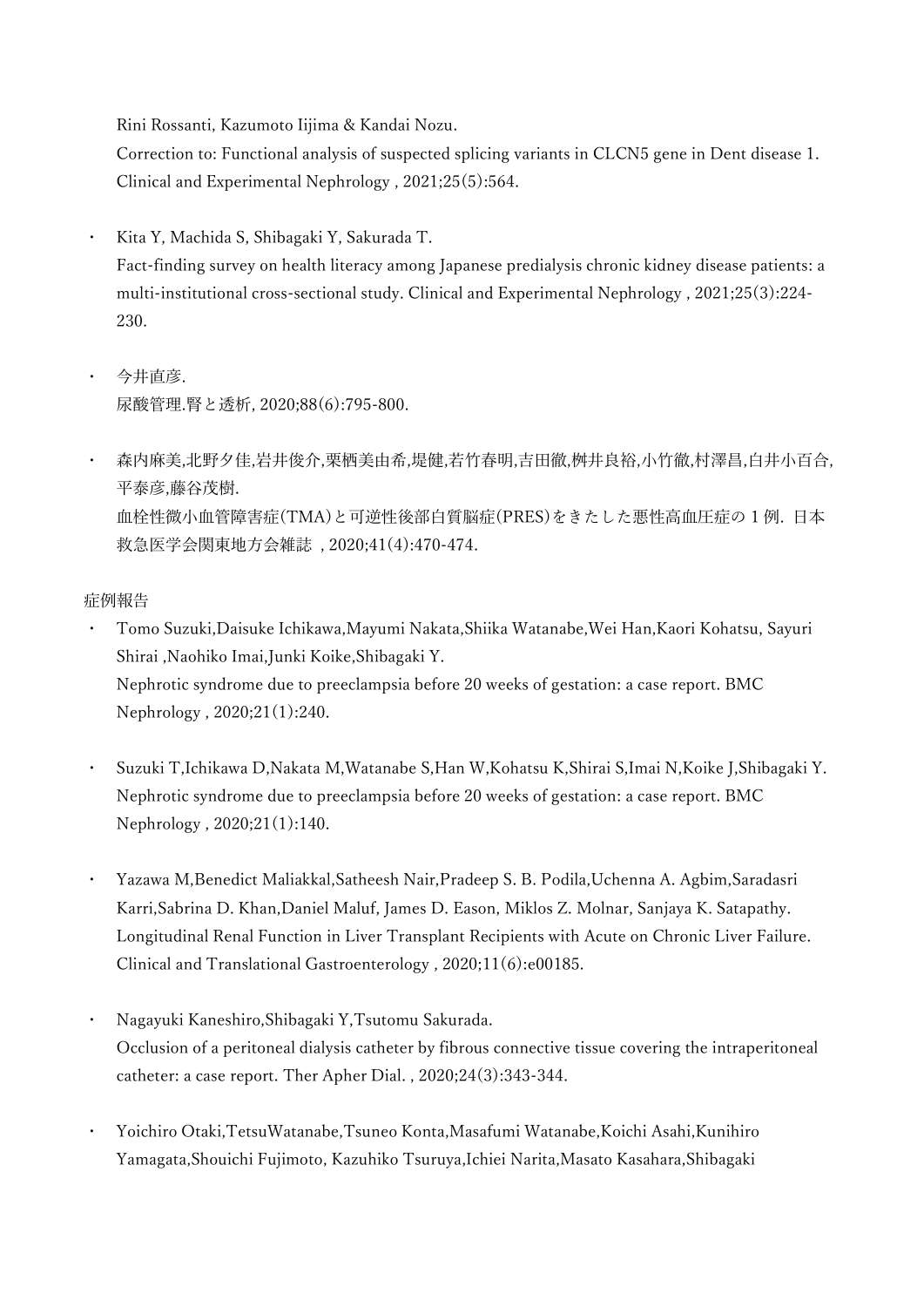Y ,Kunitoshi Iseki,Toshiki Moriyama ,Masahide Kondo ,Tsuyoshi Watanabe. Impact of calculated plasma volume status on all-cause and cardiovascular mortality: 4-year nationwide community-based prospective cohort study. PLoS One , 2020;15(8):e0237601.

- ・ Yoichiro Otaki, Tetsu Watanabe, Tsuneo Konta, Masafumi Watanabe, Koichi Asahi , Kunihiro Yamagata, Shouichi Fujimoto, Kazuhiko Tsuruya, Ichiei Narita, Masato Kasahara, Shibagaki Y, Kunitoshi Iseki, Toshiki Moriyama, Masahide Kondo, Tsuyoshi Watanabe. Impact of hyperuricemia on mortality related to aortic diseases: a 3.8-year nationwide communitybased cohort study. Scientific Reports , 2020;10(1):14281.
- ・ Hasegawa M, Uehara A, Suzuki T, Sekine R, Yazawa M, Ichikawa D, Koike J, Shibagaki Y. Nintedanib-induced glomerular microangiopathy: a case report. CEN Case Reports , 2020;9(4):295- 300.
- ・ Mari Ikeda, Osako K, Shigeki Kojima, Kenichiro Koitabashi, Imai N, Shibagaki Y, and Tsutomu Sakurada. Effect of Long-term Peritoneal Dialysis on Change in Visceral Fat Area: A Single-Center Experience.

Indian journal of Nephrology , 2020;30(6):398-402.

- ・ Tsutomu Sakurada,Rie Fujishima,Shohei Yamada,Kaori Kohatsu,Shigeki Kojima,Kenichiro Koitabashi,Yugo Shibagaki. Seasonality of peritoneal dialysis-related peritonitis in Japan: a single-center, 10-year study. Clinical and Experimental Nephrology , 2021;25(1):5252-57.
- ・ 小波津香織,佐藤陽隆,小板橋賢一郎,櫻田勉,柴垣有吾. 敗血症性ショックを伴いカテーテル抜去まで施行したが救命できなかった PD 関連腹膜炎の一例. 腎と透析, 2020;89:253-254.
- ・ 奥山恵美子,市川大介,韓蔚,渡邉詩香,柴垣有吾. IgA 腎症の治療中に高安動脈炎を発症した 1 例. 日本腎臓学会誌 , 2020;62(6):585.
- ・ 韓蔚,鈴木智,市川大介,小池淳樹,柴垣有吾. 初回ニボルマブで急性尿細管性間質性腎炎を呈し再投与で増悪を認めなかった 1 例. 日本腎臓学会 誌, 2020;62(6):565.
- 宇津木友維,角浩史,黒屋紗也香,寺下真帆,小板橋賢一郎,柴垣有吾,冨永直人. 好酸球増多症の増悪との関連が疑われたダイアライザ反応による透析困難症の一例. 日本腎臓学会 誌, 2020;62(6):556.